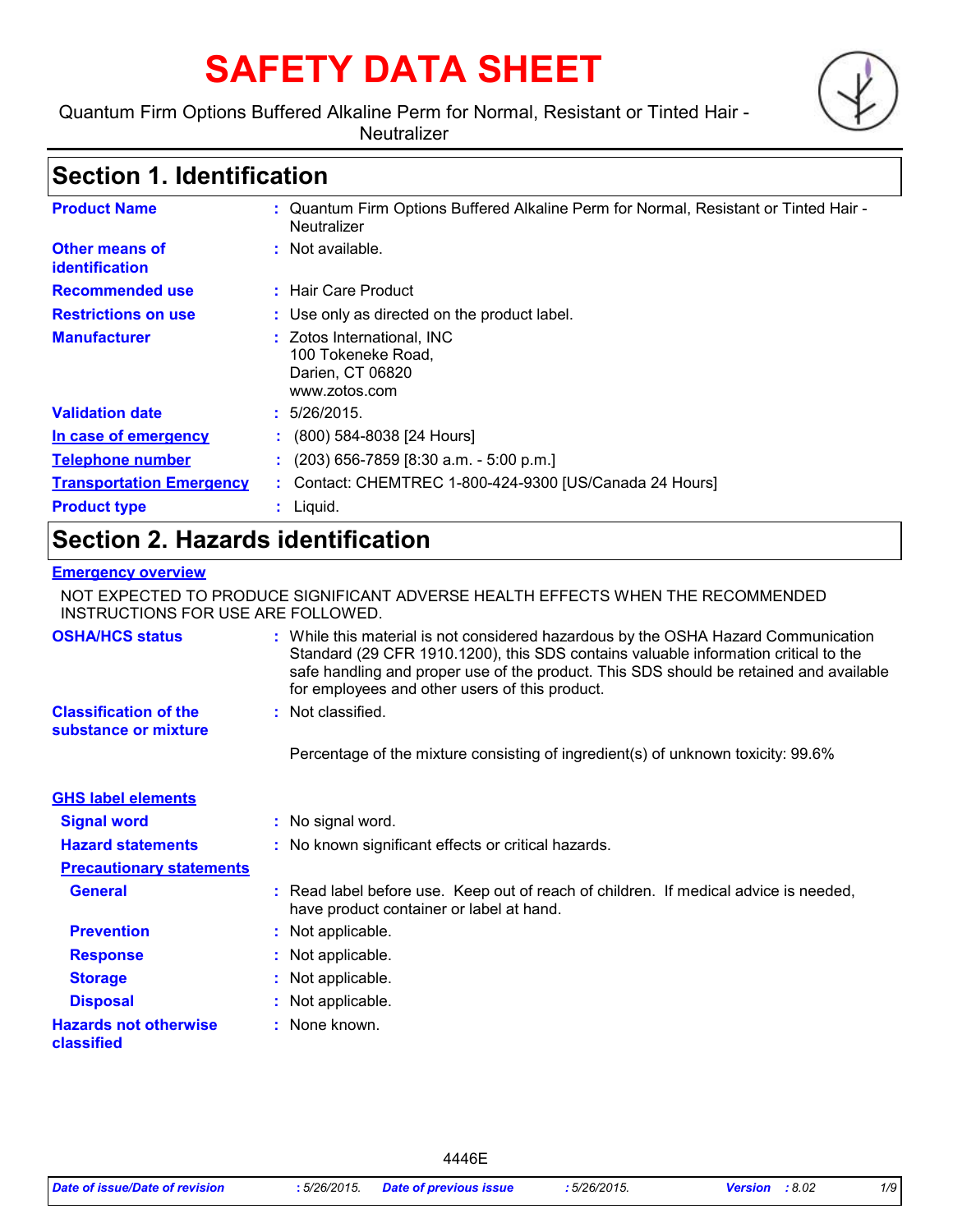### **Section 3. Composition/information on ingredients**

**Substance/mixture :**

```
: Mixture
```
**United States**

| <b>Name</b>       | 70   | <b>CAS number</b> |
|-------------------|------|-------------------|
| hydrogen peroxide | 2.18 | 7722-84-1         |

Any concentration shown as a range is to protect confidentiality or is due to batch variation.

**There are no additional ingredients present which, within the current knowledge of the supplier and in the concentrations applicable, are classified as hazardous to health or the environment and hence require reporting in this section.**

**Occupational exposure limits, if available, are listed in Section 8.**

### **Section 4. First aid measures**

| <b>Description of necessary first aid measures</b> |                                                                          |  |
|----------------------------------------------------|--------------------------------------------------------------------------|--|
| <b>Eve contact</b>                                 | : Immediately flush eyes with runi<br>Ost seedled effection if us a feel |  |

| <b>Eye contact</b>                | : Immediately flush eyes with running water for at least 15 minutes, keeping eyelids open.<br>Get medical attention if you feel unwell. |
|-----------------------------------|-----------------------------------------------------------------------------------------------------------------------------------------|
| <b>Inhalation</b>                 | : Remove victim to fresh air and keep at rest in a position comfortable for breathing. Get<br>medical attention if you feel unwell.     |
| <b>Skin contact</b>               | : Wash the contaminated skin gently and thoroughly with running water and non-abrasive<br>soap.                                         |
| <b>Ingestion</b>                  | : Call physician immediately.                                                                                                           |
|                                   | Indication of immediate medical attention and special treatment needed, if necessary                                                    |
| <b>Notes to physician</b>         | : Treat symptomatically.                                                                                                                |
| <b>Specific treatments</b>        | : No specific treatment.                                                                                                                |
| <b>Protection of first-aiders</b> | : Use suitable protective equipment (section 8).                                                                                        |

### **See toxicological information (Section 11)**

### **Section 5. Fire-fighting measures**

| <b>Extinguishing media</b>                               |                                                                                                                                                                                                     |
|----------------------------------------------------------|-----------------------------------------------------------------------------------------------------------------------------------------------------------------------------------------------------|
| <b>Suitable extinguishing</b><br>media                   | : Use an extinguishing agent suitable for the surrounding fire.                                                                                                                                     |
| <b>Unsuitable extinguishing</b><br>media                 | : None known.                                                                                                                                                                                       |
| <b>Specific hazards arising</b><br>from the chemical     | : In a fire or if heated, a pressure increase will occur and the container may burst.                                                                                                               |
| <b>Hazardous thermal</b><br>decomposition products       | Decomposition products may include the following materials:<br>carbon dioxide<br>carbon monoxide<br>nitrogen oxides<br>halogenated compounds                                                        |
| <b>Special protective actions</b><br>for fire-fighters   | : Promptly isolate the scene by removing all persons from the vicinity of the incident if<br>there is a fire. No action shall be taken involving any personal risk or without suitable<br>training. |
| <b>Special protective</b><br>equipment for fire-fighters | Fire-fighters should wear appropriate protective equipment and self-contained breathing<br>apparatus (SCBA) with a full face-piece operated in positive pressure mode.                              |
|                                                          |                                                                                                                                                                                                     |

|                                |              | 4446E                         |              |                       |     |
|--------------------------------|--------------|-------------------------------|--------------|-----------------------|-----|
| Date of issue/Date of revision | : 5/26/2015. | <b>Date of previous issue</b> | : 5/26/2015. | <b>Version</b> : 8.02 | 2/9 |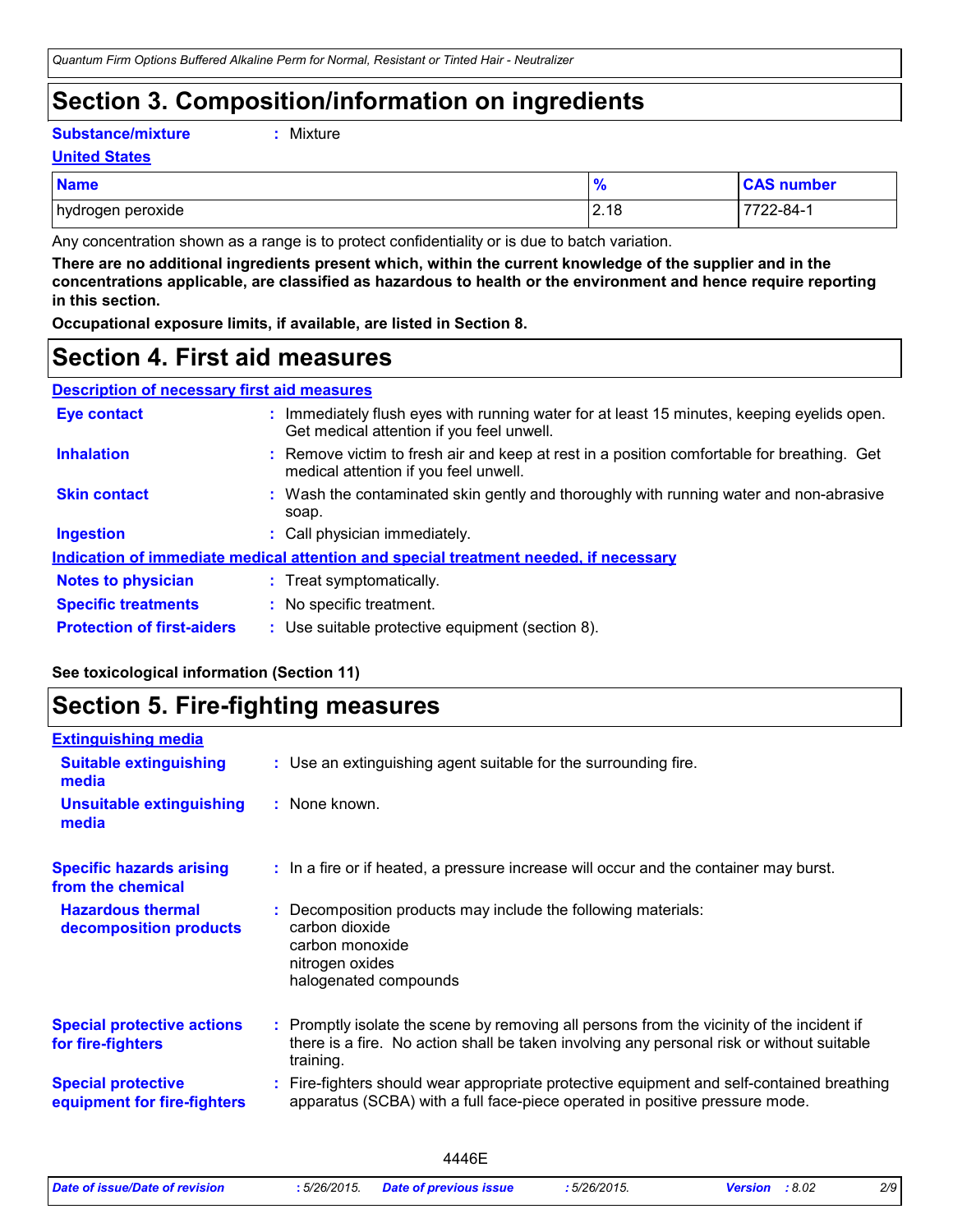### **Section 6. Accidental release measures**

|                                                              | <b>Personal precautions, protective equipment and emergency procedures</b>                                                                                                                                                                                                                                                                    |
|--------------------------------------------------------------|-----------------------------------------------------------------------------------------------------------------------------------------------------------------------------------------------------------------------------------------------------------------------------------------------------------------------------------------------|
| For non-emergency<br>personnel                               | : No action shall be taken involving any personal risk or without suitable training.<br>Evacuate surrounding areas. Keep unnecessary and unprotected personnel from<br>entering. Do not touch or walk through spilled material. Put on appropriate personal<br>protective equipment.                                                          |
|                                                              | <b>For emergency responders</b> : If specialised clothing is required to deal with the spillage, take note of any information<br>in Section 8 on suitable and unsuitable materials. See also the information in "For non-<br>emergency personnel".                                                                                            |
| <b>Environmental precautions</b>                             | : Avoid dispersal of spilled material and runoff and contact with soil, waterways, drains<br>and sewers. Inform the relevant authorities if the product has caused environmental<br>pollution (sewers, waterways, soil or air).                                                                                                               |
| <b>Methods and materials for containment and cleaning up</b> |                                                                                                                                                                                                                                                                                                                                               |
| <b>Small spill</b>                                           | : Stop leak if without risk. Dilute with water and mop up if water-soluble.                                                                                                                                                                                                                                                                   |
| Large spill                                                  | : Stop leak if without risk. Contain and collect spillage with non-combustible, absorbent<br>material e.g. sand, earth, vermiculite or diatomaceous earth and place in container for<br>disposal according to local regulations (see Section 13). Note: see Section 1 for<br>emergency contact information and Section 13 for waste disposal. |

### **Section 7. Handling and storage**

#### **Precautions for safe handling**

| <b>Protective measures</b>                                                       | : Put on appropriate personal protective equipment (see Section 8).                                                                                                                                                                                                                |
|----------------------------------------------------------------------------------|------------------------------------------------------------------------------------------------------------------------------------------------------------------------------------------------------------------------------------------------------------------------------------|
| <b>Advice on general</b><br>occupational hygiene                                 | : Eating, drinking and smoking should be prohibited in areas where this material is<br>handled, stored and processed. Remove contaminated clothing and protective<br>equipment before entering eating areas. See also Section 8 for additional information<br>on hygiene measures. |
| <b>Conditions for safe storage,</b><br>including any<br><b>incompatibilities</b> | Store in accordance with local regulations. Store in original container protected from<br>direct sunlight in a dry, cool and well-ventilated area, away from incompatible materials<br>(see Section 10) and food and drink.                                                        |

## **Section 8. Exposure controls/personal protection**

#### **United States**

#### **Control parameters**

#### **Occupational exposure limits**

| <b>Ingredient name</b> | <b>Exposure limits</b>                                                                                                                                                                                                                                 |
|------------------------|--------------------------------------------------------------------------------------------------------------------------------------------------------------------------------------------------------------------------------------------------------|
| hydrogen peroxide      | <b>ACGIH TLV (United States, 4/2014).</b><br>TWA: 1 ppm 8 hours.<br>TWA: 1.4 mg/m <sup>3</sup> 8 hours.<br>OSHA PEL 1989 (United States, 3/1989).<br>TWA: 1 ppm 8 hours.<br>TWA: 1.4 mg/m <sup>3</sup> 8 hours.<br>NIOSH REL (United States, 10/2013). |
|                        | TWA: 1 ppm 10 hours.<br>TWA: 1.4 mg/m <sup>3</sup> 10 hours.<br>OSHA PEL (United States, 2/2013).<br>TWA: 1 ppm 8 hours.<br>TWA: $1.4 \text{ mg/m}^3$ 8 hours.                                                                                         |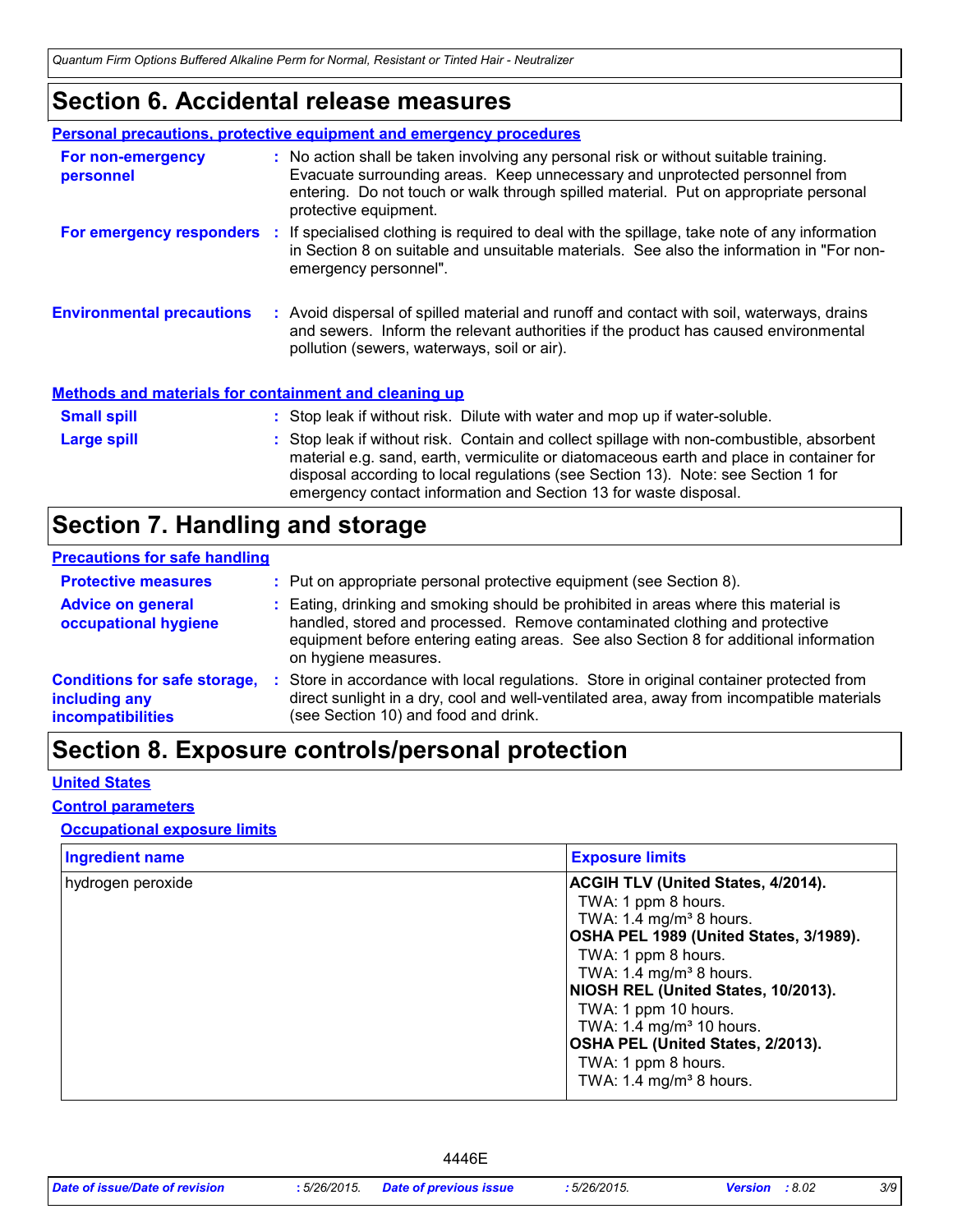### **Section 8. Exposure controls/personal protection**

| <b>Appropriate engineering</b>                   | : Good general ventilation should be sufficient to control worker exposure to airborne                                                                                                                                                                                                                                          |
|--------------------------------------------------|---------------------------------------------------------------------------------------------------------------------------------------------------------------------------------------------------------------------------------------------------------------------------------------------------------------------------------|
| <b>controls</b>                                  | contaminants.                                                                                                                                                                                                                                                                                                                   |
| <b>Environmental exposure</b><br><b>controls</b> | : Emissions from ventilation or work process equipment should be checked to ensure<br>they comply with the requirements of environmental protection legislation. In some<br>cases, fume scrubbers, filters or engineering modifications to the process equipment<br>will be necessary to reduce emissions to acceptable levels. |

| : When using do not eat, drink or smoke.                                                                                                                                                                                                                                                                                   |
|----------------------------------------------------------------------------------------------------------------------------------------------------------------------------------------------------------------------------------------------------------------------------------------------------------------------------|
| $:$ None.                                                                                                                                                                                                                                                                                                                  |
|                                                                                                                                                                                                                                                                                                                            |
| : None.                                                                                                                                                                                                                                                                                                                    |
| : Wear suitable protective clothing.                                                                                                                                                                                                                                                                                       |
| Appropriate footwear and any additional skin protection measures should be selected<br>based on the task being performed and the risks involved and should be approved by a<br>specialist before handling this product.                                                                                                    |
| Appropriate footwear and any additional skin protection measures should be selected<br>based on the task being performed and the risks involved and should be approved by a<br>specialist before handling this product.                                                                                                    |
| : Use a properly fitted, air-purifying or air-fed respirator complying with an approved<br>standard if a risk assessment indicates this is necessary. Respirator selection must be<br>based on known or anticipated exposure levels, the hazards of the product and the safe<br>working limits of the selected respirator. |
| <b>Individual protection measures</b>                                                                                                                                                                                                                                                                                      |

**Consult local authorities for acceptable exposure limits.**

### **Section 9. Physical and chemical properties**

| <b>Appearance</b>       |                               |
|-------------------------|-------------------------------|
| <b>Physical state</b>   | : Liquid. [Viscous liquid.]   |
| <b>Color</b>            | : Off-white.                  |
| <b>Odor</b>             | $:$ Fragrant.                 |
| pH                      | : 3 to 4                      |
| <b>Boiling point</b>    | : >100°C (>212°F)             |
| <b>Flash point</b>      | : Closed cup: Not applicable. |
| <b>Relative density</b> | $: 1.004$ to 1.01             |

### **Section 10. Stability and reactivity**

| <b>Reactivity</b>                            | : No specific test data related to reactivity available for this product or its ingredients. |
|----------------------------------------------|----------------------------------------------------------------------------------------------|
| <b>Chemical stability</b>                    | : The product is stable.                                                                     |
| <b>Possibility of hazardous</b><br>reactions | : Under normal conditions of storage and use, hazardous reactions will not occur.            |
| <b>Conditions to avoid</b>                   | : No specific data.                                                                          |
| <b>Incompatible materials</b>                | No specific data.<br>÷.                                                                      |
|                                              | 4446E                                                                                        |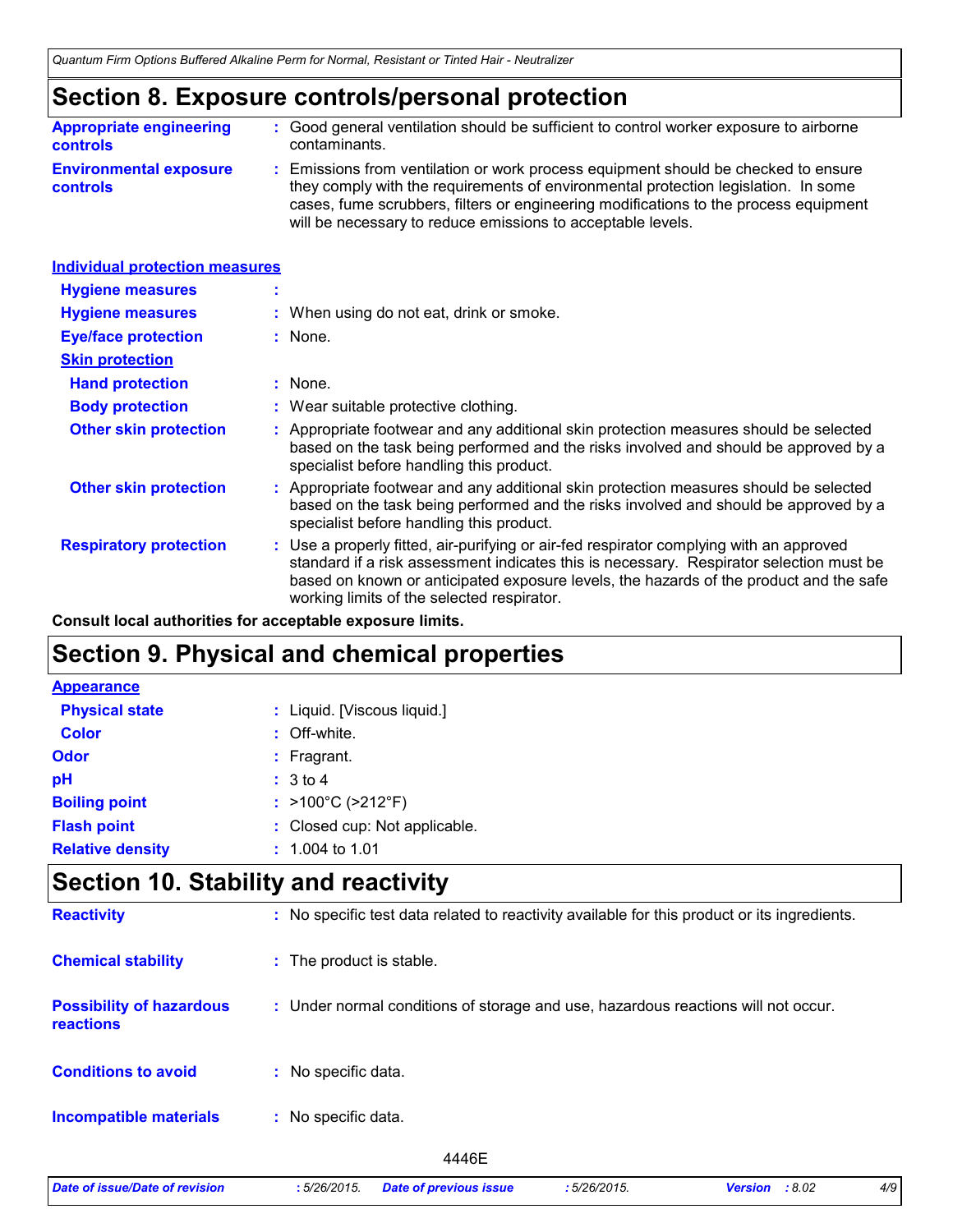### **Section 10. Stability and reactivity**

**Hazardous decomposition products**

Under normal conditions of storage and use, hazardous decomposition products should **:** not be produced.

### **Section 11. Toxicological information**

#### **United States**

**Information on toxicological effects**

#### **Acute toxicity**

Not available.

#### **Irritation/Corrosion**

| <b>Product/ingredient name</b> | <b>Result</b>            | <b>Species</b> | <b>Score</b> | <b>Exposure</b> | <b>Observation</b> |
|--------------------------------|--------------------------|----------------|--------------|-----------------|--------------------|
| hydrogen peroxide              | I Eves - Severe irritant | Rabbit         |              | milligrams      |                    |

#### **Sensitization**

Not available.

#### **Mutagenicity**

Not available.

#### **Carcinogenicity**

Not available.

#### **Classification**

| <b>Product/ingredient name</b> | <b>OSHA</b> | <b>IARC</b> | <b>NTP</b> |
|--------------------------------|-------------|-------------|------------|
| hydrogen peroxide              | -           |             |            |

#### **Reproductive toxicity**

Not available.

#### **Teratogenicity**

Not available.

#### **Specific target organ toxicity (single exposure)**

Not available.

### **Specific target organ toxicity (repeated exposure)**

Not available.

#### **Aspiration hazard**

Not available.

#### **Information on the likely routes of exposure :** Not available.

| <b>Potential acute health effects</b> |                                                                                                                       |
|---------------------------------------|-----------------------------------------------------------------------------------------------------------------------|
| <b>Eye contact</b>                    | : No known significant effects or critical hazards.                                                                   |
| <b>Inhalation</b>                     | : Exposure to decomposition products may cause a health hazard. Serious effects may<br>be delayed following exposure. |
| <b>Skin contact</b>                   | : No known significant effects or critical hazards.                                                                   |
| <b>Ingestion</b>                      | : No known significant effects or critical hazards.                                                                   |
|                                       | <b>Symptoms related to the physical, chemical and toxicological characteristics</b>                                   |
| <b>Eye contact</b>                    | No specific data.                                                                                                     |
| <b>Inhalation</b>                     | No specific data.                                                                                                     |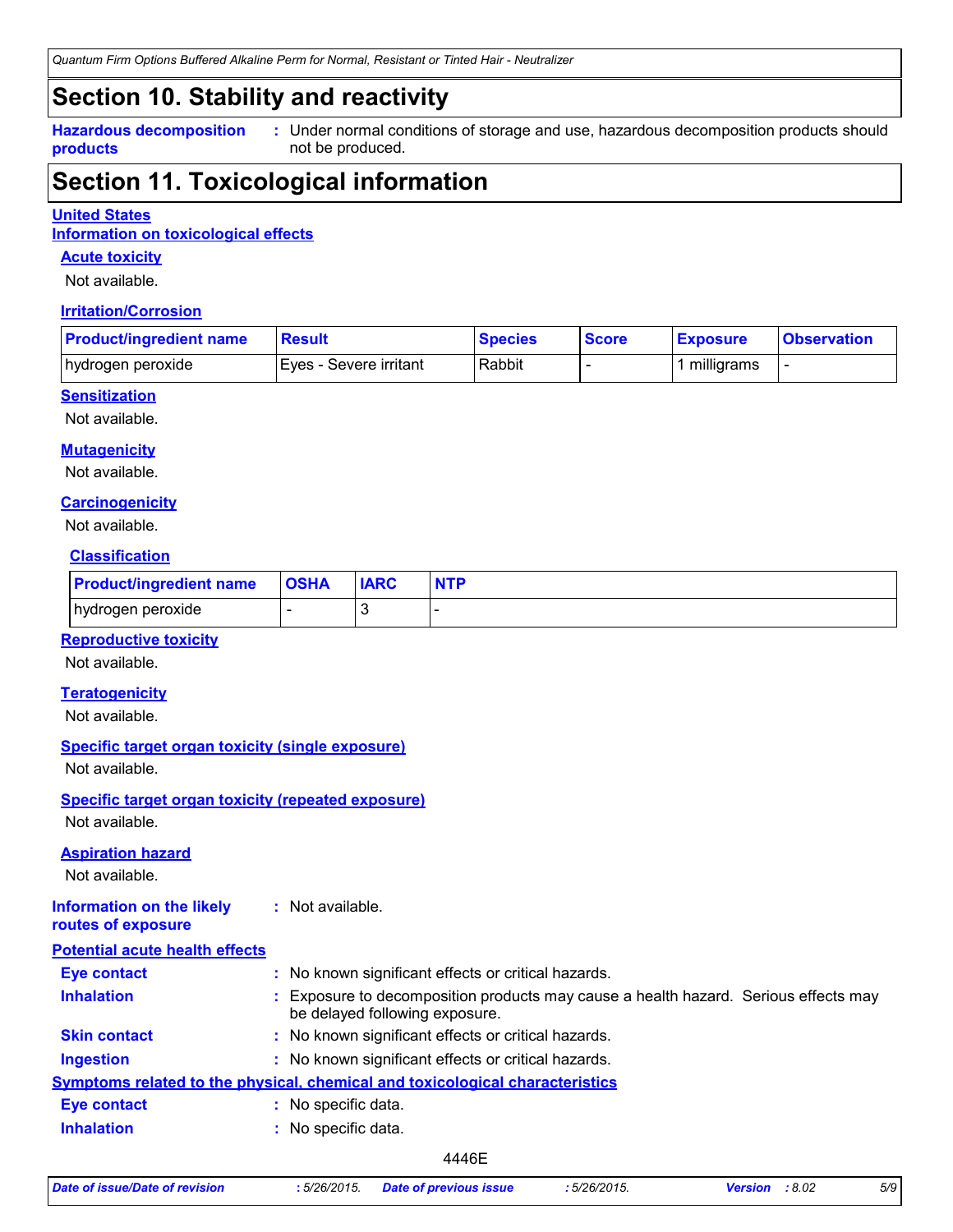### **Section 11. Toxicological information**

| <b>Skin contact</b>                               | : No specific data.                                                                      |
|---------------------------------------------------|------------------------------------------------------------------------------------------|
| <b>Ingestion</b>                                  | : No specific data.                                                                      |
|                                                   | Delayed and immediate effects and also chronic effects from short and long term exposure |
| <b>Short term exposure</b>                        |                                                                                          |
| <b>Potential immediate</b><br>effects             | : Not available.                                                                         |
| <b>Potential delayed effects</b>                  | : Not available.                                                                         |
| <b>Long term exposure</b>                         |                                                                                          |
| <b>Potential immediate</b><br>effects             | : Not available.                                                                         |
| <b>Potential delayed effects : Not available.</b> |                                                                                          |
| <b>Potential chronic health effects</b>           |                                                                                          |
| Not available.                                    |                                                                                          |
| <b>General</b>                                    | : No known significant effects or critical hazards.                                      |
| <b>Carcinogenicity</b>                            | : No known significant effects or critical hazards.                                      |
| <b>Mutagenicity</b>                               | : No known significant effects or critical hazards.                                      |
| <b>Teratogenicity</b>                             | : No known significant effects or critical hazards.                                      |
| <b>Developmental effects</b>                      | : No known significant effects or critical hazards.                                      |
| <b>Fertility effects</b>                          | : No known significant effects or critical hazards.                                      |
| <b>Numerical measures of toxicity</b>             |                                                                                          |
| <b>Acute toxicity estimates</b>                   |                                                                                          |
| Not available.                                    |                                                                                          |

## **Section 12. Ecological information**

### **United States**

#### **Toxicity**

| <b>Product/ingredient name</b> | <b>Result</b>                      | <b>Species</b>                                               | <b>Exposure</b> |
|--------------------------------|------------------------------------|--------------------------------------------------------------|-----------------|
| hydrogen peroxide              | Acute EC50 1.2 mg/l Marine water   | Algae - Dunaliella tertiolecta -<br>Exponential growth phase | 72 hours        |
|                                | Acute EC50 5.38 mg/l Fresh water   | Algae - Pseudokirchneriella<br>subcapitata                   | 96 hours        |
|                                | Acute EC50 2320 µg/l Fresh water   | Daphnia - Daphnia magna -<br>Neonate                         | 48 hours        |
|                                | Acute LC50 93 ppm Fresh water      | Fish - Oncorhynchus mykiss                                   | 96 hours        |
|                                | Chronic NOEC 989.7 ppm Fresh water | Fish - Oncorhynchus<br>Itshawytscha - Egg                    | 43 days         |

#### **Persistence and degradability**

Not available.

#### **Bioaccumulative potential**

| <b>Product/ingredient name</b>                           | $LogP_{ow}$                                         | <b>BCF</b> | <b>Potential</b> |
|----------------------------------------------------------|-----------------------------------------------------|------------|------------------|
| hydrogen peroxide                                        | $-1.36$                                             |            | low              |
| <b>Mobility in soil</b><br><b>Soil/water partition</b>   | : Not available.                                    |            |                  |
| <b>coefficient (Koc)</b><br><b>Other adverse effects</b> | : No known significant effects or critical hazards. |            |                  |

| Date of issue/Date of revision | :5/26/2015. | <b>Date of previous issue</b> |
|--------------------------------|-------------|-------------------------------|
|--------------------------------|-------------|-------------------------------|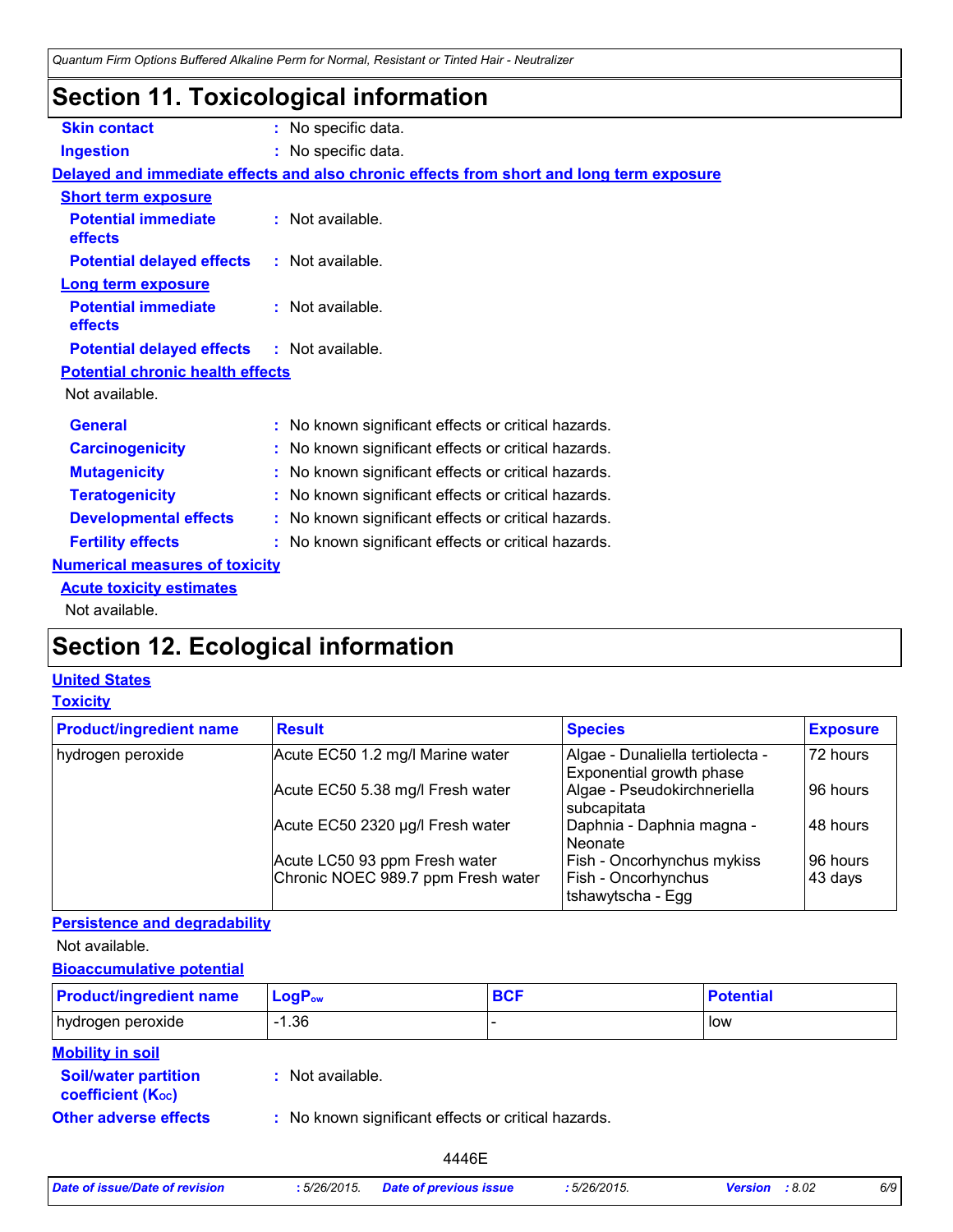### **Section 13. Disposal considerations**

#### **Disposal methods :**

Disposal of this product, solutions and any by-products should at all times comply with the requirements of environmental protection and waste disposal legislation and any regional local authority requirements.

### **Section 14. Transport information**

| <b>Regulatory</b><br>information       | <b>UN number</b>         | <b>Proper shipping name</b> | <b>Classes</b> |                          | PG* Label | <b>Additional</b><br>information |
|----------------------------------------|--------------------------|-----------------------------|----------------|--------------------------|-----------|----------------------------------|
| <b>DOT Classification</b>              | <b>Not</b><br>regulated. |                             |                | $\overline{\phantom{0}}$ |           |                                  |
| <b>TDG Classification</b>              | <b>Not</b><br>regulated. |                             |                | -                        |           |                                  |
| <b>Mexico</b><br><b>Classification</b> | Not<br>regulated.        |                             |                | $\overline{\phantom{a}}$ |           |                                  |
| <b>ADR/RID Class</b>                   | <b>Not</b><br>regulated. |                             |                | -                        |           |                                  |
| <b>IMDG Class</b>                      | Not<br>regulated.        |                             |                | -                        |           |                                  |
| <b>IATA-DGR Class</b>                  | <b>Not</b><br>regulated. |                             |                | -                        |           |                                  |

PG\* : Packing group

### **Section 15. Regulatory information**

| <b>U.S. Federal regulations</b>                                                   | $:$ TSCA 8(a) PAIR: decamethyltetrasiloxane; 2-benzylideneheptanal; 2-(4-tert-butylbenzyl)<br>propionaldehyde; α-hexylcinnamaldehyde |
|-----------------------------------------------------------------------------------|--------------------------------------------------------------------------------------------------------------------------------------|
|                                                                                   | TSCA 8(a) CDR Exempt/Partial exemption: Not determined                                                                               |
|                                                                                   | United States inventory (TSCA 8b): Not determined.                                                                                   |
|                                                                                   | Clean Water Act (CWA) 311: Phosphoric acid, solution                                                                                 |
| <b>Clean Air Act Section 112</b><br>(b) Hazardous Air<br><b>Pollutants (HAPS)</b> | : Not listed                                                                                                                         |
| <b>Clean Air Act Section 602</b><br><b>Class I Substances</b>                     | : Not listed                                                                                                                         |
| <b>Clean Air Act Section 602</b><br><b>Class II Substances</b>                    | : Not listed                                                                                                                         |
| <b>DEA List I Chemicals</b><br>(Precursor Chemicals)                              | : Not listed                                                                                                                         |
| <b>DEA List II Chemicals</b><br><b>(Essential Chemicals)</b>                      | : Not listed                                                                                                                         |
| <b>SARA 302/304</b>                                                               |                                                                                                                                      |
| <b>Composition/information on ingredients</b>                                     |                                                                                                                                      |

|                   |               |                  | <b>SARA 302 TPQ</b> |                   | <b>SARA 304 RQ</b> |           |
|-------------------|---------------|------------------|---------------------|-------------------|--------------------|-----------|
| <b>Name</b>       | $\frac{9}{6}$ | <b>EHS</b> (lbs) |                     | $\vert$ (gallons) | (lbs)              | (gallons) |
| hydrogen peroxide | 2.18          | Yes.             | 1000                | 106.1             | 1000               | 106.1     |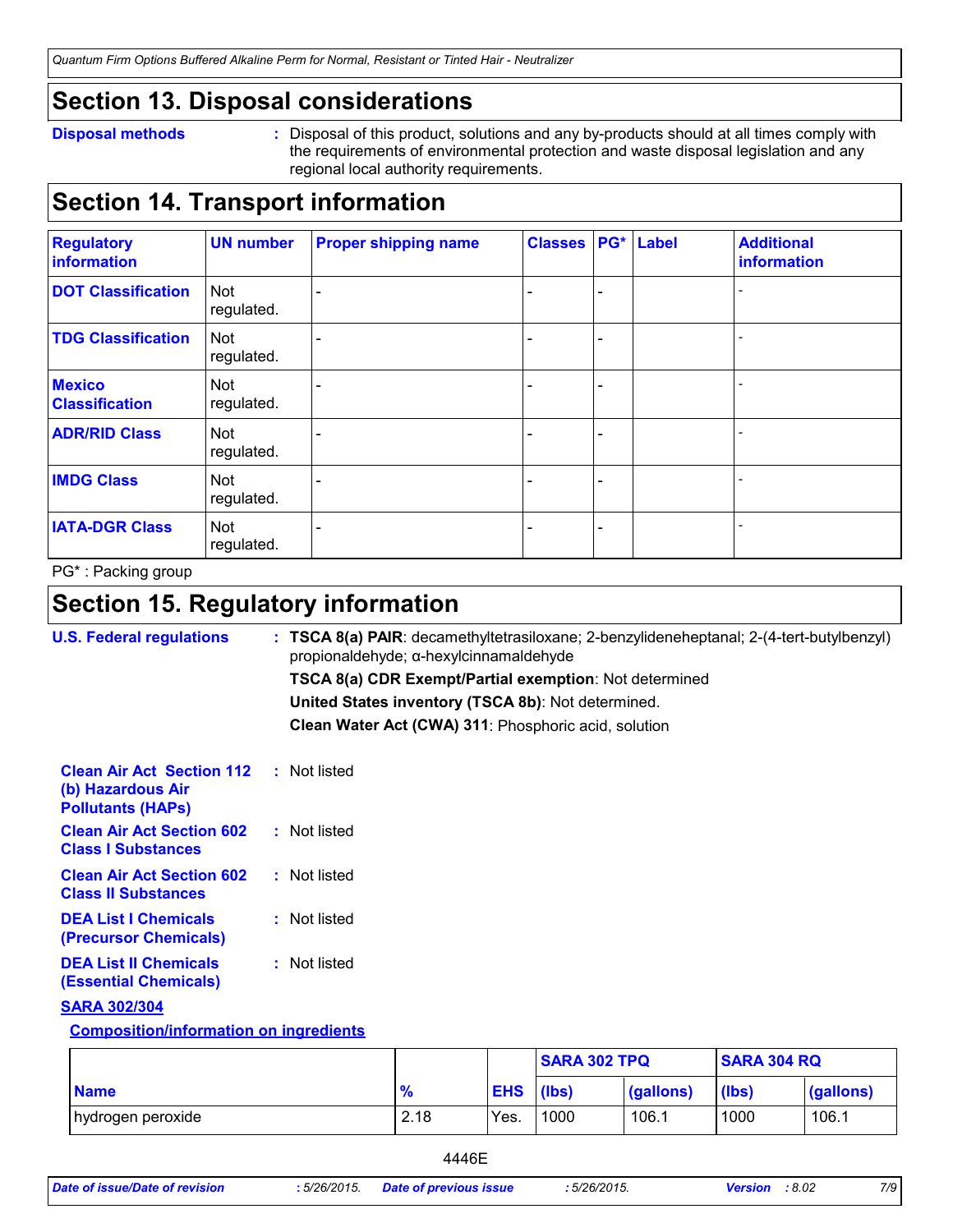### **Section 15. Regulatory information**

**SARA 304 RQ :** 45861 lbs / 20820.9 kg [3437.7 gal / 13013.1 L]

**SARA 311/312**

**Classification :** Not applicable.

#### **Composition/information on ingredients**

| <b>Name</b>       | $\frac{9}{6}$ | <b>Fire</b> | <b>Sudden</b><br>hazard release of<br><b>pressure</b> | <b>Reactive</b> | <b>Immediate</b><br>(acute)<br>health<br>hazard | <b>Delayed</b><br>(chronic)<br>health<br>hazard |
|-------------------|---------------|-------------|-------------------------------------------------------|-----------------|-------------------------------------------------|-------------------------------------------------|
| hydrogen peroxide | 2.18          | No.         | No.                                                   | No.             | Yes.                                            | No.                                             |

#### **Massachusetts : State regulations**

The following components are listed: HYDROGEN PEROXIDE

- 
- **New York :** The following components are listed: Hydrogen peroxide
- **New Jersey :** The following components are listed: HYDROGEN PEROXIDE
- 
- **Pennsylvania :** None of the components are listed.

#### **California Prop. 65**

CALIFORNIA PROPOSITION 65: The following statement is made in order to comply with the California Safe Drinking Water and Toxic Enforcement Act of 1986. This product is not known to the State of California to cause cancer.

#### Not available.

#### **International regulations**

**Chemical Weapon Convention List Schedules I, II & III Chemicals**

Not listed.

#### **Montreal Protocol (Annexes A, B, C, E)**

Not listed.

#### **Stockholm Convention on Persistent Organic Pollutants**

Not listed.

#### **Rotterdam Convention on Prior Inform Consent (PIC)**

Not listed.

#### **UNECE Aarhus Protocol on POPs and Heavy Metals**

Not listed.

#### **Canada**

| <b>WHMIS (Canada)</b>        | : Not controlled under WHMIS (Canada). |
|------------------------------|----------------------------------------|
| <b>Canadian lists</b>        |                                        |
| <b>Canadian NPRI</b>         | : None of the components are listed.   |
| <b>CEPA Toxic substances</b> | : None of the components are listed.   |
| <b>Canada inventory</b>      | : Not determined.                      |

**This product has been classified in accordance with the hazard criteria of the Controlled Products Regulations and the MSDS contains all the information required by the Controlled Products Regulations.**

#### **Mexico**

**Classification :**